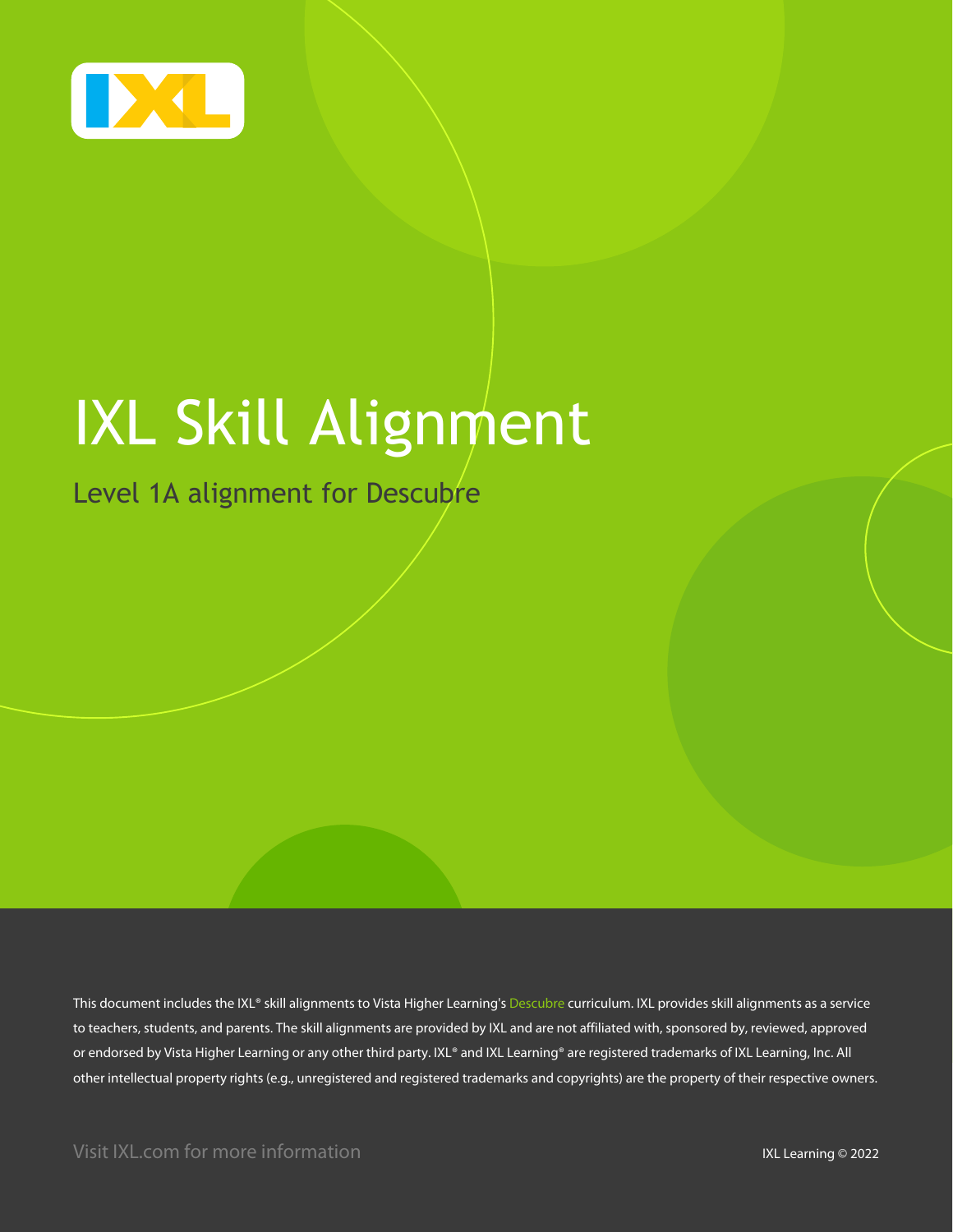

## **Lección 1** Hola, ¿qué tal?

| <b>Textbook section</b>                           | <b>IXL skills</b>                                                                                                |
|---------------------------------------------------|------------------------------------------------------------------------------------------------------------------|
| <b>Contextos:</b> Greetings and goodbyes          | 1. Greeting people and saying goodbye RRS<br>2. How are you doing? 6SB<br>3. What is the conversation about? RHR |
| <b>Contextos:</b> Identifying yourself and others | 1. Introductions 8UY                                                                                             |
| <b>Contextos:</b> Courtesy expressions            |                                                                                                                  |
| <b>Estructura 1.1: Nouns and articles</b>         | 1. Basics of number and forming the plural SFK<br>2. Definite and indefinite articles KN6                        |
|                                                   | Also consider<br>Basics of gender and noun-adjective agreement:<br>$\bullet$<br>singular forms JM8               |
|                                                   | • Categorize words based on gender and<br>number MZP                                                             |
|                                                   | • Gender and number agreement: articles,<br>adjectives, and nouns L64                                            |
| Estructura 1.2: Numbers 0-30                      | 1. Numbers 0-10 XYL                                                                                              |
|                                                   | 2. Numbers 11-20 P8X                                                                                             |
|                                                   | 3. Numbers 21-31 ZV9                                                                                             |
|                                                   | 4. Listen and fill in a form with personal<br>information: letters and numbers JTO                               |
| <b>Estructura 1.3: Present tense of ser</b>       | 1. Subject pronouns XYU                                                                                          |
|                                                   | 2. Informal and formal language: tú and usted P9K                                                                |
|                                                   | 3. Select the correct present-tense form of ser DXK                                                              |
|                                                   | 4. Provide the correct present-tense form of<br>ser KSX                                                          |
|                                                   | Also consider                                                                                                    |
|                                                   | Choose the correct form to describe an<br><b>image</b> YZY                                                       |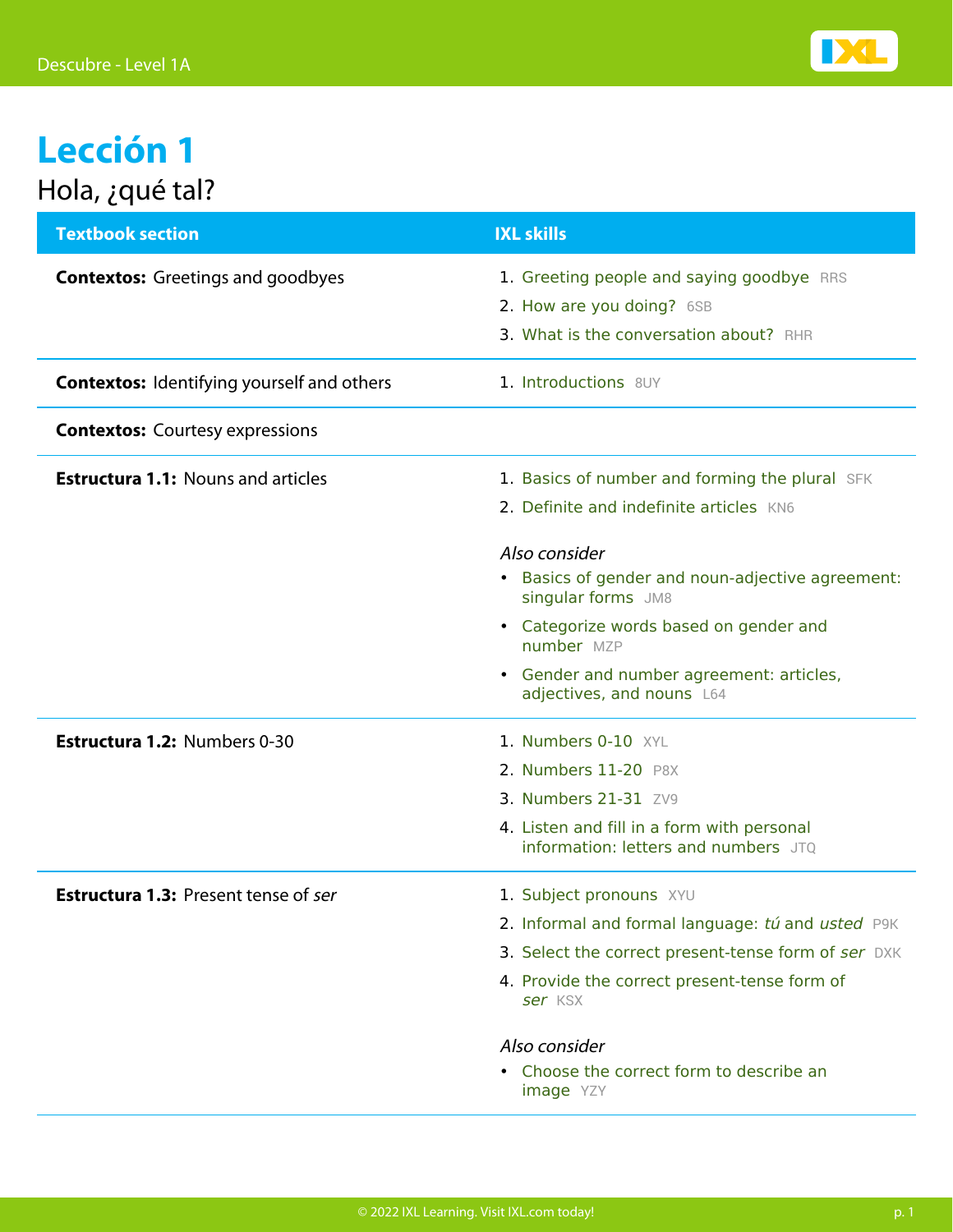

**Estructura 1.4:** Telling time 1. [Telling time: provide hours and minutes](https://www.ixl.com/spanish/level-1/telling-time-provide-hours-and-minutes) [MLV](https://www.ixl.com/spanish/level-1/telling-time-provide-hours-and-minutes)

#### Also consider

• [Schedules with ordinal numbers and times](https://www.ixl.com/spanish/level-1/schedules-with-ordinal-numbers-and-times) [SGQ](https://www.ixl.com/spanish/level-1/schedules-with-ordinal-numbers-and-times)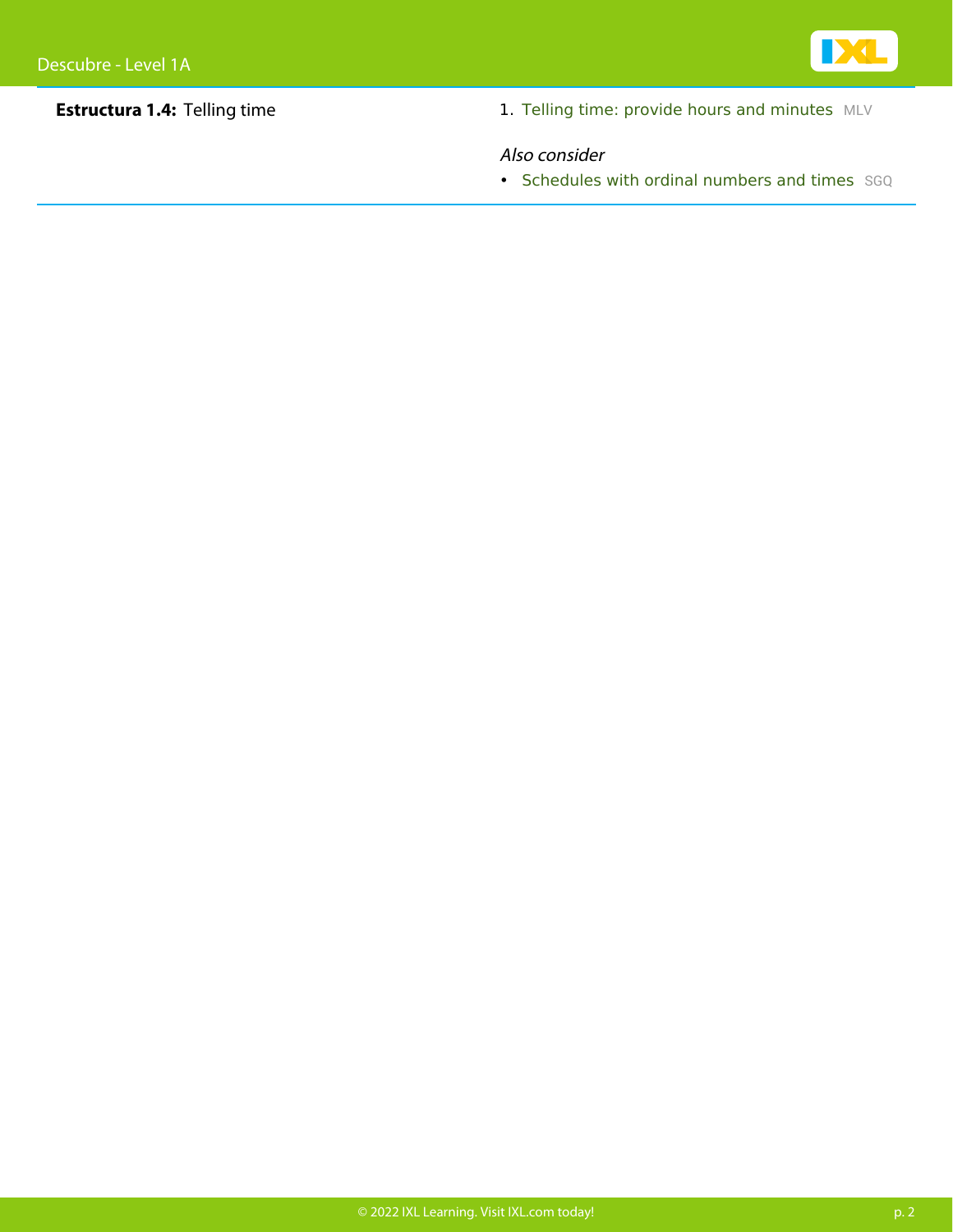

### **Lección 2** En la clase

| <b>Textbook section</b>                               | <b>IXL skills</b>                                                                              |
|-------------------------------------------------------|------------------------------------------------------------------------------------------------|
| <b>Contextos:</b> The classroom and school life       | 1. Recognize school supplies 5ZW                                                               |
|                                                       | 2. Name school supplies V7N                                                                    |
|                                                       | 3. Recognize things in the classroom JGK                                                       |
|                                                       | 4. Name things in the classroom SFE                                                            |
|                                                       | 5. Recognize places in school P69                                                              |
|                                                       | 6. Name places in school H5Z                                                                   |
|                                                       | Also consider                                                                                  |
|                                                       | • Listen and recognize classes and school<br>supplies FHK                                      |
|                                                       | • Listen to people talk about the school day WS5                                               |
|                                                       | Read materials related to school and student<br>life XLS                                       |
|                                                       | Listen to questions about student life and<br>$\bullet$<br>choose the appropriate response V53 |
|                                                       | Listen to people talk about their school and<br>everything in it RX8                           |
|                                                       | Read about schools and education in the<br>Spanish-speaking world BCY                          |
|                                                       | Describe scenes from around school WQV                                                         |
|                                                       | • What's happening at school? XS6                                                              |
| <b>Contextos:</b> Fields of study and school subjects | 1. Recognize school subjects 53X                                                               |
|                                                       | 2. Name school subjects XLM                                                                    |
| <b>Contextos:</b> Days of the week                    | 1. Days of the week U7C                                                                        |
|                                                       | Also consider                                                                                  |
|                                                       | • Listen and choose the appropriate response to<br>basic questions ETQ                         |
| <b>Contextos: Class schedules</b>                     | 1. Schedules with ordinal numbers and times SGO                                                |
| <b>Estructura 2.1: Present tense of -ar verbs</b>     | 1. Select the correct present-tense form of regular<br>-ar verbs VZA                           |
|                                                       | 2. Provide the correct present-tense form of<br>regular -ar verbs 7HP                          |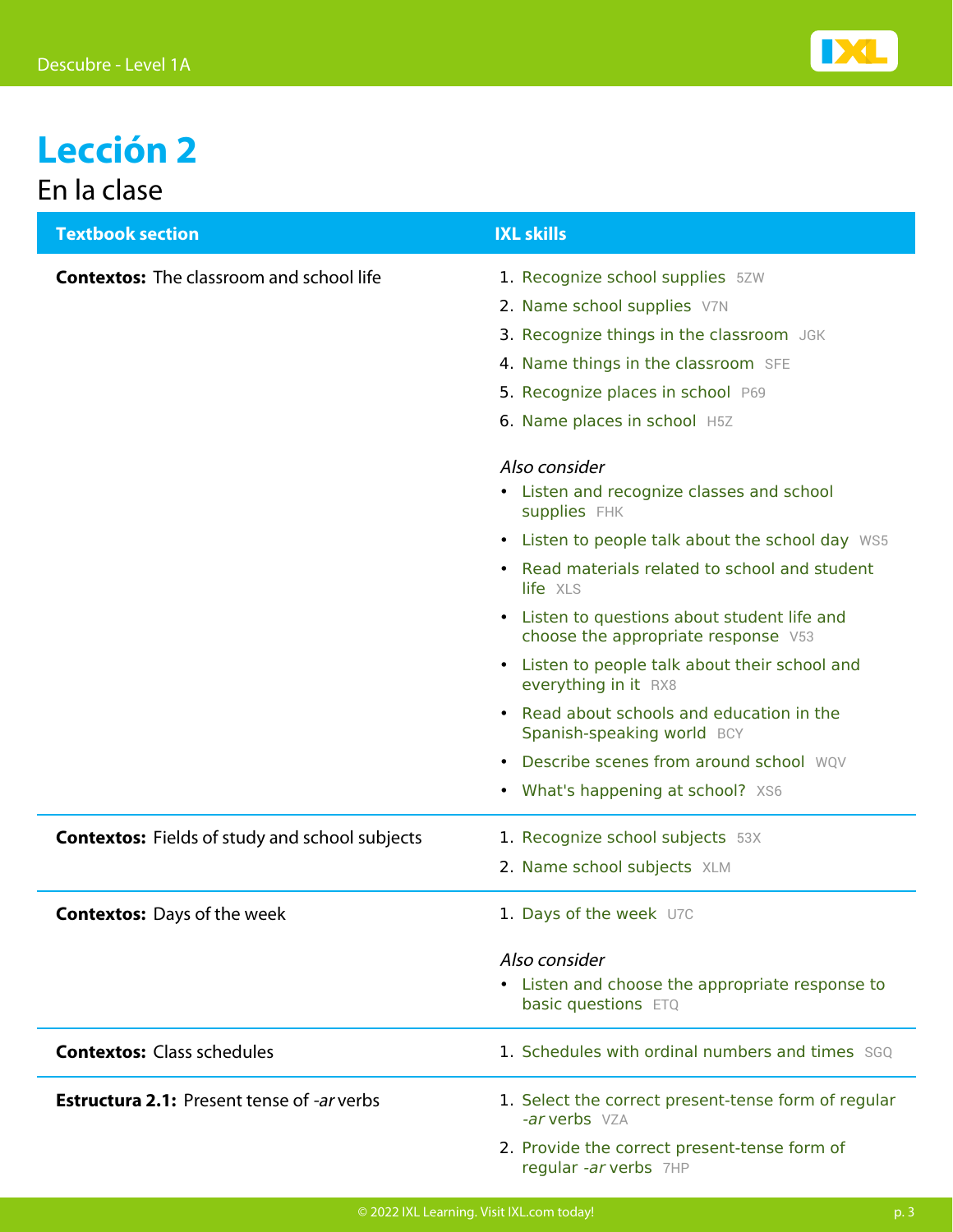

|                                                     | Also consider                                                           |
|-----------------------------------------------------|-------------------------------------------------------------------------|
|                                                     | • Recognize -ar verbs related to school RLA                             |
|                                                     | • Provide -ar verbs related to school 4H6                               |
|                                                     | • Common -ar verbs ATK                                                  |
|                                                     | Use -ar verbs in conversations about classes and<br>school supplies 8LC |
|                                                     | • Complete conversations about student life 205                         |
|                                                     | • Recognize the correct form of gustar +<br>infinitive VDN              |
|                                                     | • Provide the correct form of gustar +<br>infinitive QKT                |
| <b>Estructura 2.2:</b> Forming questions in Spanish | 1. Recognize question words: set 1 TMZ                                  |
|                                                     | 2. Recognize question words: set 2 39D                                  |
|                                                     | 3. Question words: review WBT                                           |
| <b>Estructura 2.3: Present tense of estar</b>       | 1. Select the correct present-tense form of<br>estar JNR                |
|                                                     | 2. Provide the correct present-tense form of<br>estar DB6               |
|                                                     | Also consider                                                           |
|                                                     | • Prepositions of place 6CQ                                             |
|                                                     | • Describe scenes from around school WQV                                |
| <b>Estructura 2.4: Numbers 31 and higher</b>        | 1. Recognize numbers: 30-100 NLC                                        |
|                                                     | 2. Provide numbers: 30-100 HDD                                          |
|                                                     |                                                                         |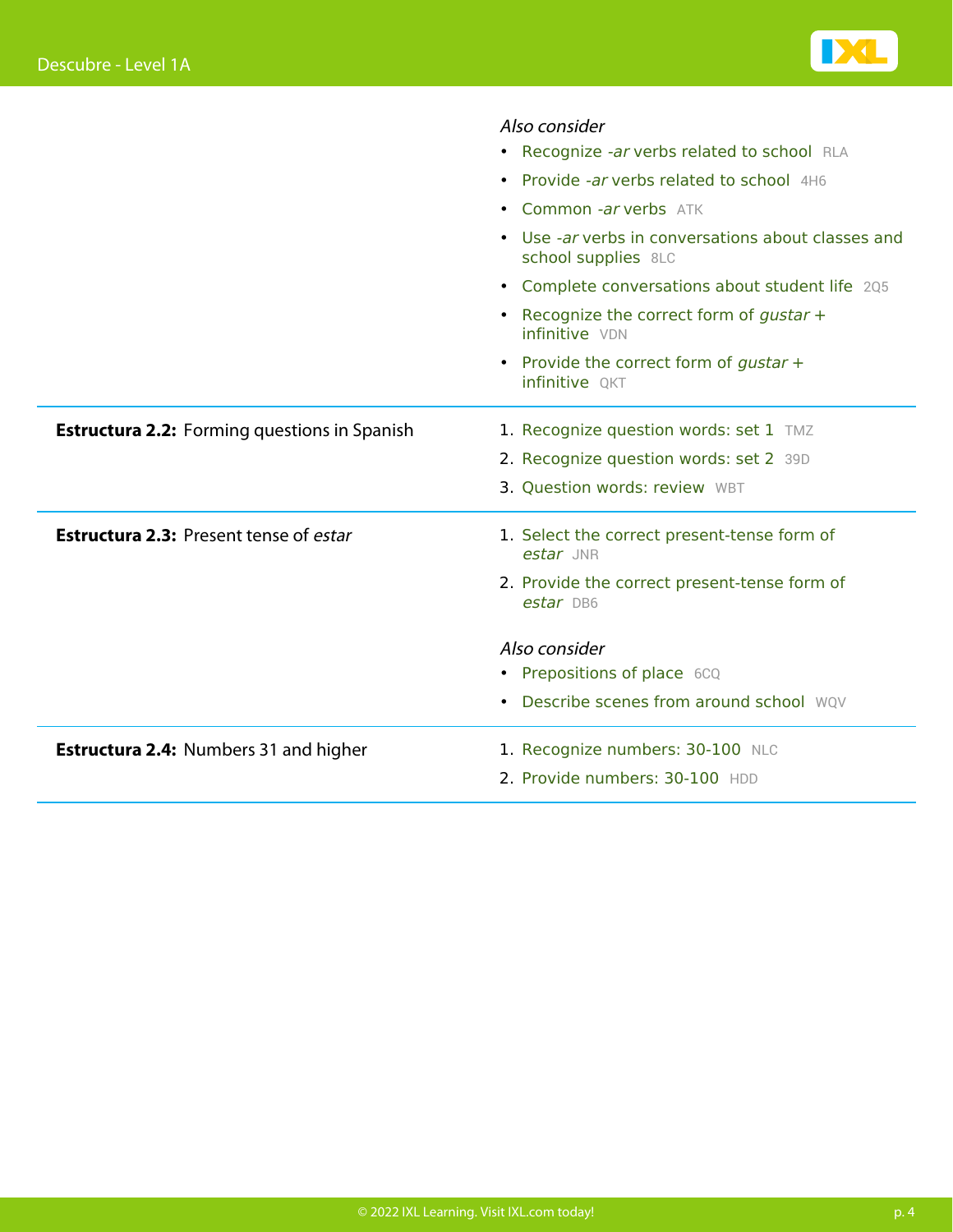

#### **Lección 3** La familia

| <b>Textbook section</b>                       | <b>IXL skills</b>                                                                   |
|-----------------------------------------------|-------------------------------------------------------------------------------------|
| <b>Contextos: The family</b>                  | 1. Recognize immediate family members and<br>pets PWB                               |
|                                               | 2. Name immediate family members and pets UB6                                       |
|                                               | 3. Recognize extended family members ULB                                            |
|                                               | 4. Name extended family members LB5                                                 |
|                                               | Also consider                                                                       |
|                                               | • Listen to people talk about their families RLU                                    |
|                                               | Read about families from the Spanish-speaking<br>$\bullet$<br>world 8GM             |
|                                               | Write sentences about yourself, your family, or<br>$\bullet$<br>people you know CT5 |
| <b>Contextos: Identifying people</b>          | 1. Recognize nouns to identify people FGJ                                           |
|                                               | 2. Provide nouns to identify people 2XK                                             |
| <b>Contextos: Professions and occupations</b> |                                                                                     |
| <b>Estructura 3.1: Descriptive adjectives</b> | 1. Recognize adjectives that describe<br>appearance 9QY                             |
|                                               | 2. Provide adjectives that describe<br>appearance WLX                               |
|                                               | 3. Recognize adjectives that describe<br>personalities RSK                          |
|                                               | 4. Provide adjectives that describe<br>personalities QYS                            |
|                                               | 5. Basics of gender and noun-adjective agreement:<br>singular forms JM8             |
|                                               | 6. Common adjectives SUV                                                            |
|                                               | 7. Gender and number agreement: articles,<br>adjectives, and nouns L64              |
|                                               | Also consider                                                                       |
|                                               | • Categorize words based on gender and<br>number MZP                                |
|                                               | Listen and identify the person from the<br>$\bullet$<br>description 6YQ             |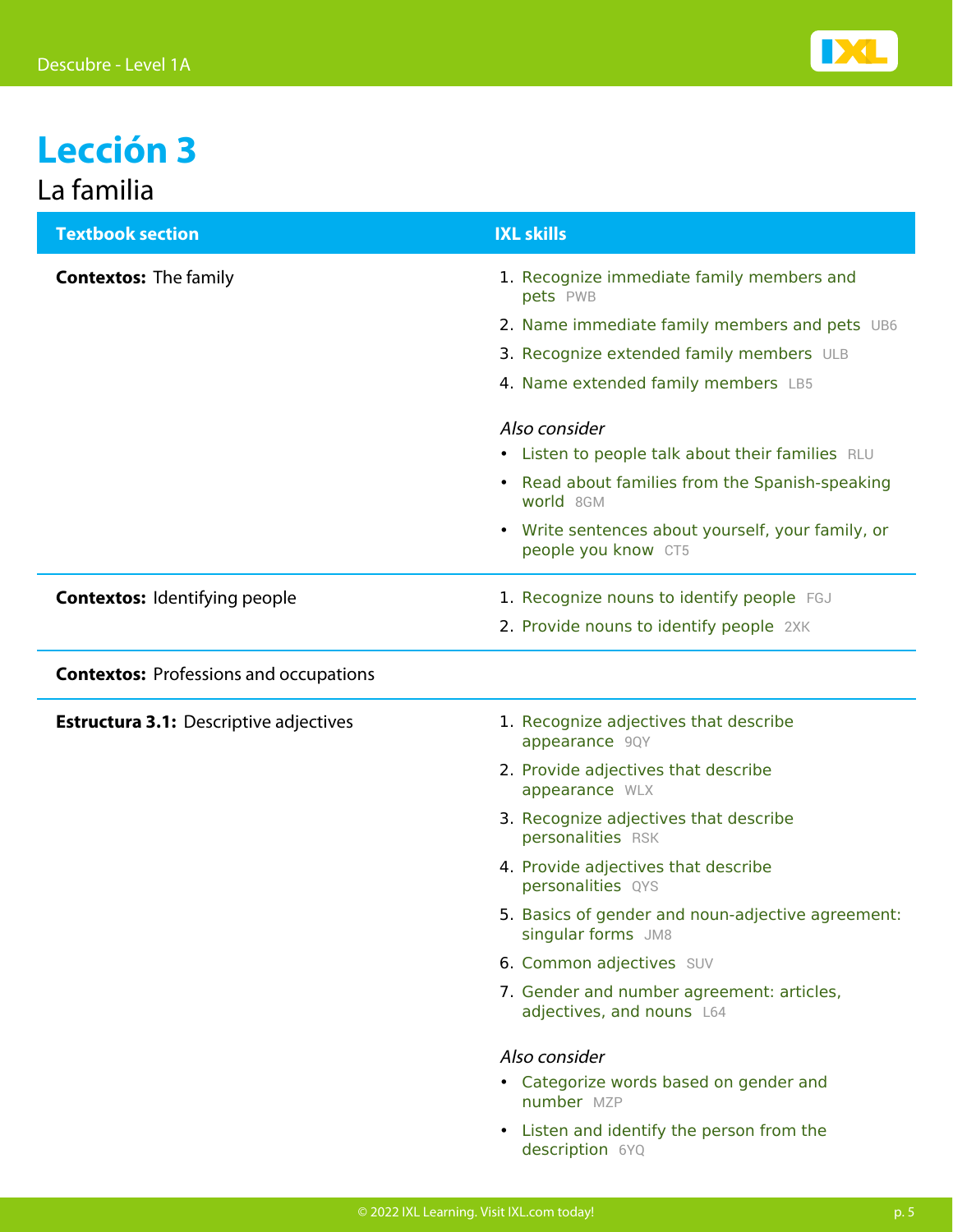

|                                                           | • Listen to people describe themselves and<br>others XT6                  |
|-----------------------------------------------------------|---------------------------------------------------------------------------|
|                                                           | • Read about famous people from the<br>Spanish-speaking world 32P         |
|                                                           | • Sentence structure in affirmative and negative<br>sentences 8EK         |
|                                                           | • Choose the correct form to describe an<br>image YZY                     |
| <b>Estructura 3.2: Possessive adjectives</b>              | 1. Select the correct possessive adjective JGM                            |
|                                                           | 2. Provide the correct possessive adjective 9RE                           |
| <b>Estructura 3.3: Present tense of -er and -ir verbs</b> | 1. Select the correct present-tense form of regular<br>-er/-ir verbs 930  |
|                                                           | 2. Provide the correct present-tense form of<br>regular -er/-ir verbs ES7 |
|                                                           | Also consider                                                             |
|                                                           | • Common -er and -ir verbs E6D                                            |
|                                                           | • Listen and match the statement to the<br>image 6T6                      |
| <b>Estructura 3.4: Present tense of tener and venir</b>   | 1. Present tense of tener: recognize the correct<br>form 20J              |
|                                                           | 2. Present tense of tener: provide the correct<br>form ME8                |
|                                                           | 3. Select the use of tener or tener que 9LW                               |
|                                                           | Also consider                                                             |
|                                                           | • Complete a letter to a pen pal YJG                                      |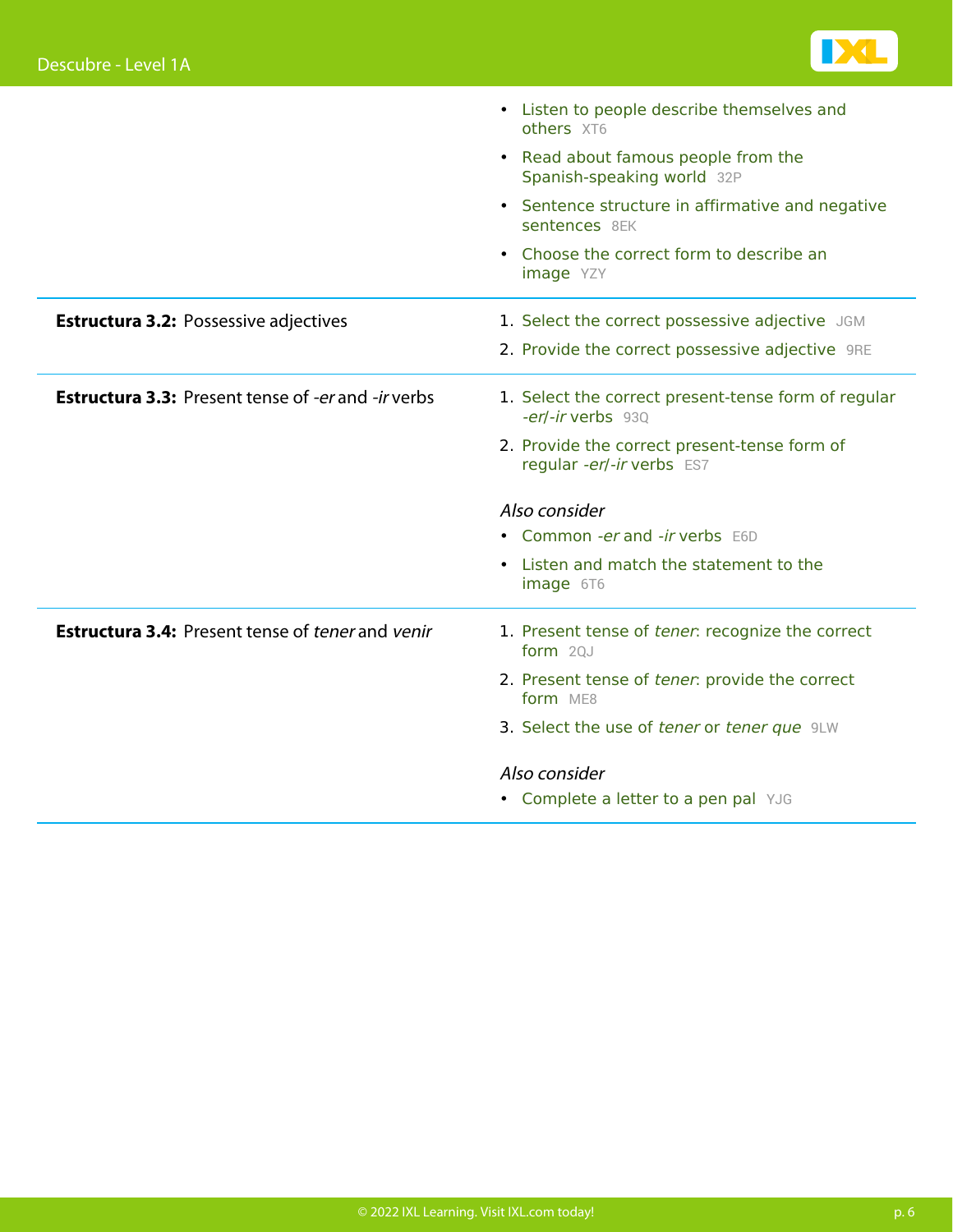

# **Lección 4**

#### Los pasatiempos

| <b>Textbook section</b>                         | <b>IXL skills</b>                                                                                                                                                                                                                                       |
|-------------------------------------------------|---------------------------------------------------------------------------------------------------------------------------------------------------------------------------------------------------------------------------------------------------------|
| <b>Contextos: Pastimes</b>                      | 1. Recognize day-to-day activities GRQ<br>2. Name day-to-day activities 2FX<br>3. Recognize pastimes and hobbies WBF<br>4. Name pastimes and hobbies UUQ<br>Also consider<br>• Listen to people talk about sports, hobbies, and<br>free time D53        |
|                                                 | • Read street interviews about plans, habits, and<br>free time F7P                                                                                                                                                                                      |
| <b>Contextos: Sports</b>                        | 1. Recognize sports VY6<br>2. Name sports LGV<br>3. Recognize people, places, and things associated<br>with sports NWB<br>4. Name people, places, and things associated with<br>sports CZD                                                              |
|                                                 | Also consider<br>• Write sentences that are true for you about<br>sports, hobbies, and free time 74L                                                                                                                                                    |
| <b>Contextos: Places in the city</b>            |                                                                                                                                                                                                                                                         |
| <b>Estructura 4.1: Present tense of ir</b>      | 1. Select the correct present-tense form of ir 85Q<br>2. Provide the correct present-tense form of ir SQB<br>3. Ir $a +$ infinitive to talk about the future CWD<br>Also consider<br>• The prepositions a and de and the contractions<br>al and del 4P2 |
| Estructura 4.2: Stem-changing verbs: e:ie, o:ue | 1. Common stem-changing verbs: e to ie YU7<br>2. Present tense of stem-changing verbs: e to<br>$ie$ 8Z8<br>3. Common stem-changing verbs: o to ue and<br><b>jugar</b> 24T                                                                               |